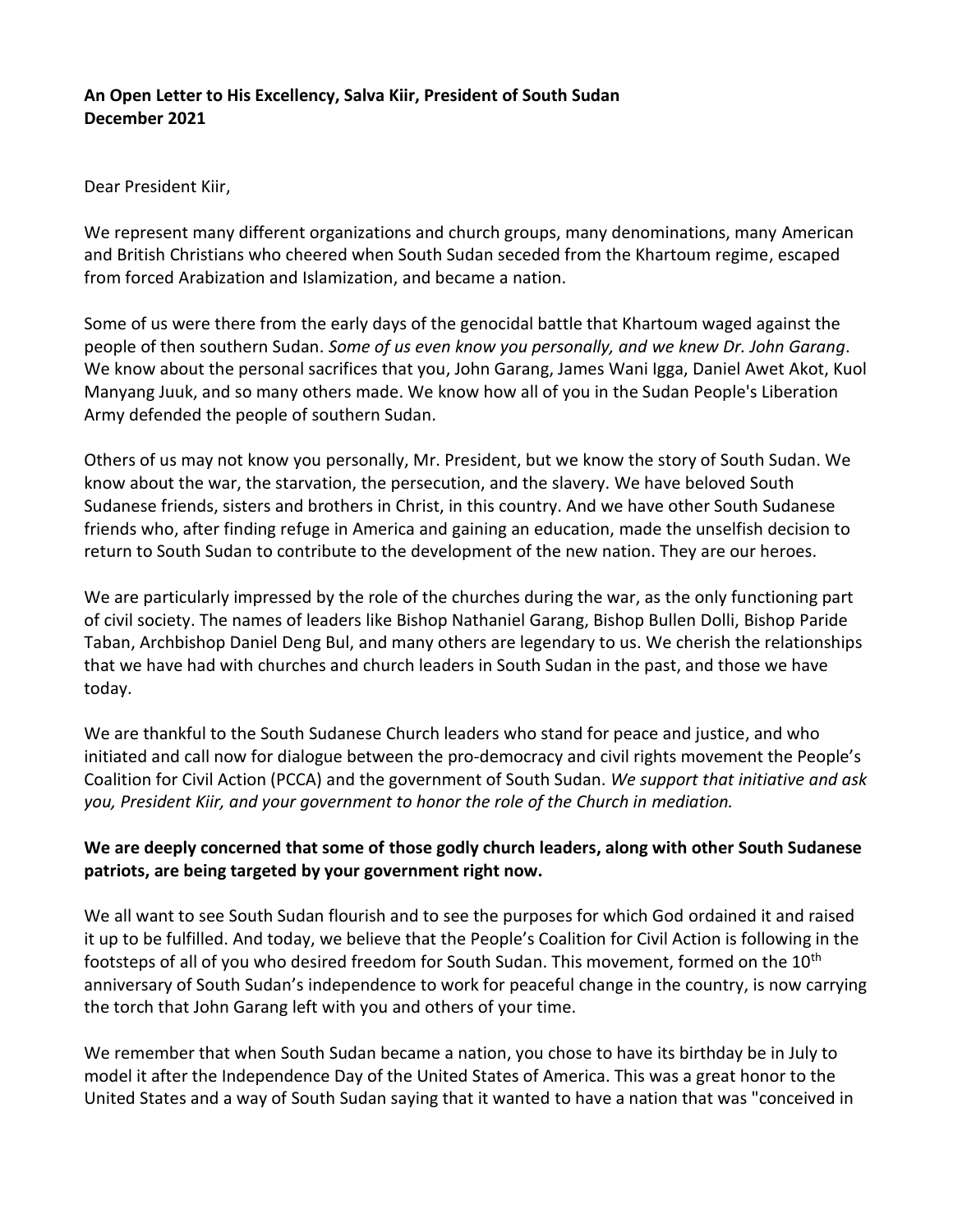liberty" and where all people of every tribe and tongue would be equal, unlike what you had gone through as part of Sudan.

We realize that over these past ten years there have been many times when the West in general, and the United States in particular, have not understood the complexities and suffering that South Sudan, the people of South Sudan, and particularly those of you who lived through and fought in the trauma of war are still suffering. *We also had not realized or made enough allowances for the ongoing machinations of Khartoum to try to ensure the failure of South Sudan as a nation.* **And we are sorry for that.**

*You will know, though, that some of us who heard the truth about many of the conflicts that were created since 2013 stood by you and defended you as the legitimate and rightfully elected President*. So you see, Mr. President, that **this letter is coming from friends who want to see the best for you and the best for our beloved South Sudan**. The Book of Proverbs in the Hebrew Scriptures of the Old Testament says, *Faithful are the wounds of a friend, but the kisses of an enemy are deceitful.*

You have received many deceitful "kisses" from those who do not seek the peace and prosperity of South Sudan, nor what is good for you. **These are those who advise you in ways that will do great, if not permanent, damage to your country and to you.**

We are extremely distressed about the ways in which your government is taking a wrong road, a road that is taking South Sudan in a different direction from that of democracy. It is leading to tyranny.

We are very concerned about the lack of freedom of the press, the lack of freedom of speech, the lack of freedom of assembly, and the human rights abuses which are being perpetrated against people who are protesting peacefully because they want to see their country thrive.

We are deeply disturbed that rather than respond to the longings of those represented by the People's Coalition for Civil Action, the South Sudan government has taken extreme measures against its leaders by arresting some and threatening to arrest and/or kill others.

We are very disappointed that the government of South Sudan is cracking down on civil society activists, sending many vocal leaders to exile, closing organizations that are critical of the government, and freezing bank accounts of both individuals and organizations.

We ask you, President Kiir, to remember from whence you have come. We ask you to return to your first love -- to use a term from the Book of Revelation. Your first love was what you fought for and were willing to die for. It was to see the birth of a country through the grace of God that would be free and equal for all people. It would be a place where all people have religious freedom, but that would be a country that ascribes proudly to the Judeo-Christian principles and underpinnings that form a Christian nation.

We ask you as fellow Christians, church leaders, and advocates who care so much about South Sudan to search within yourself. Deep down you know that those who advise you in the ways of tyranny and despotism are not your friends. *And they are not friends of South Sudan*.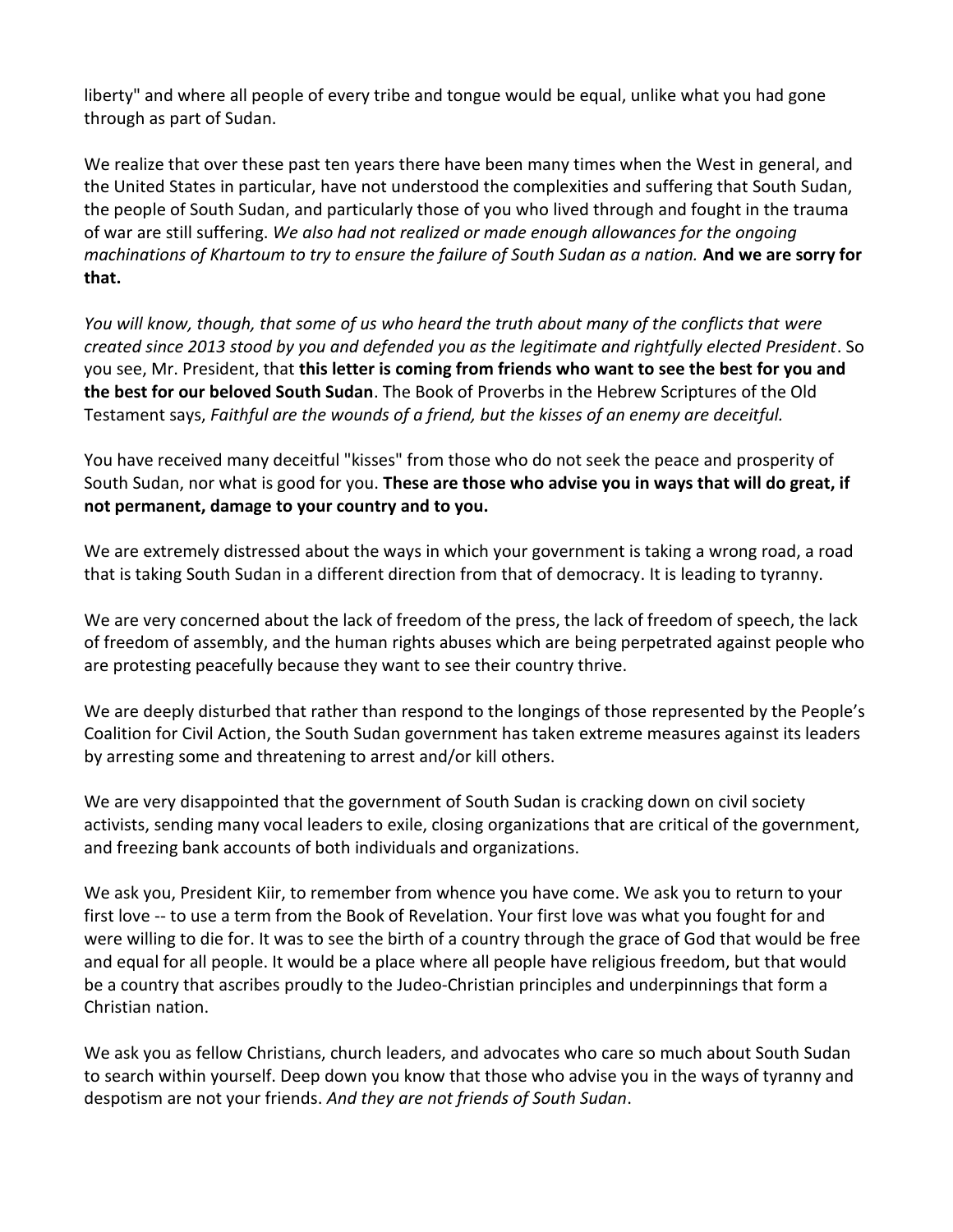We ask you to make a way for South Sudan to continue to grow in democracy and freedom and in respect for all people. And we ask you to make a way for those who wish peacefully to express their dissatisfaction to be able to do that without any interference or molestation.

We ask you to free those who are imprisoned unjustly. That is not what South Sudan was created for! That is what countries like China or North Korea or Saudi Arabia do, but not a country that set out under the leadership of you and John Garang and the others to be completely an alternative to that from which you had emerged.

# **THEREFORE, President Kiir,**

We American and British Christians, church leaders, and activists that stand with the people of South Sudan cannot remain silent in the face of these repressive actions. We call immediately for:

- **Full implementation of the recommendations made by the people of South Sudan in response to the National Dialogue that you initiated in December 2016.**
- **Allow all upcoming public rallies to take place with no government, military, or police oppression, intimidation, arrest, or violent crackdown.**
- **Denounce publicly and revoke the arrest warrants on leaders of the People's Coalition for Civil Action (PCCA), for Joseph Akol Makeer, Abraham A. Awolich, Rajab Mohandis, Wani Michael, and Jame David Kolok, and unfreeze their personal bank accounts. Allow these leaders to return to South Sudan and resume their activities without hindrance.**
- **Unfreeze the bank accounts of the Sudd Institute, Organization for Responsive Government (ORG), Okay Africa Foundation, and the Foundation for Democracy and Accountable Governance.**
- **Denounce any intentions by anyone in the South Sudan government to harm or assassinate Joseph Akol Makeer, who has been well known, respected, and beloved by American Christians for some two decades, or to harm any of the other leaders of the PCCA, either civil or Church leaders. These are leaders who have done all that they could to defend and protect you when others were seeking to undermine you and the country. And they deserve your protection now.**
- **Release Kuel Aguer Kuel, a signatory to the PCCA Declaration who has been under detention for more than 90 days without trial and without formal charges.**
- **Release also: Pastor Abraham Chol Maketh, who was arrested for sharing an opinion considered unfavorable to you, President Kiir, and release the Bishop of Yei, as well as Malik Angok, Renk Community Leader and Fadia Ngor, a resident of Renk, who were arrested for organizing a protest.**
- **We call on the SPLM leaders including you, President Salva Kiir and 1 st Vice President Dr. Riek Machar; Vice President Dr. James Wani Igga; General Daniel Awet Akot; General Kuol Manyang Juuk; and other senior SPLM leaders to do the right thing and save your country.**
- **Move forward with democratic elections to allow the people of South Sudan to freely and fairly choose their own leadership for the future.**

*Failure to take these honorable actions will leave us with the distressing choice to seek to support alternative leadership in the nation.*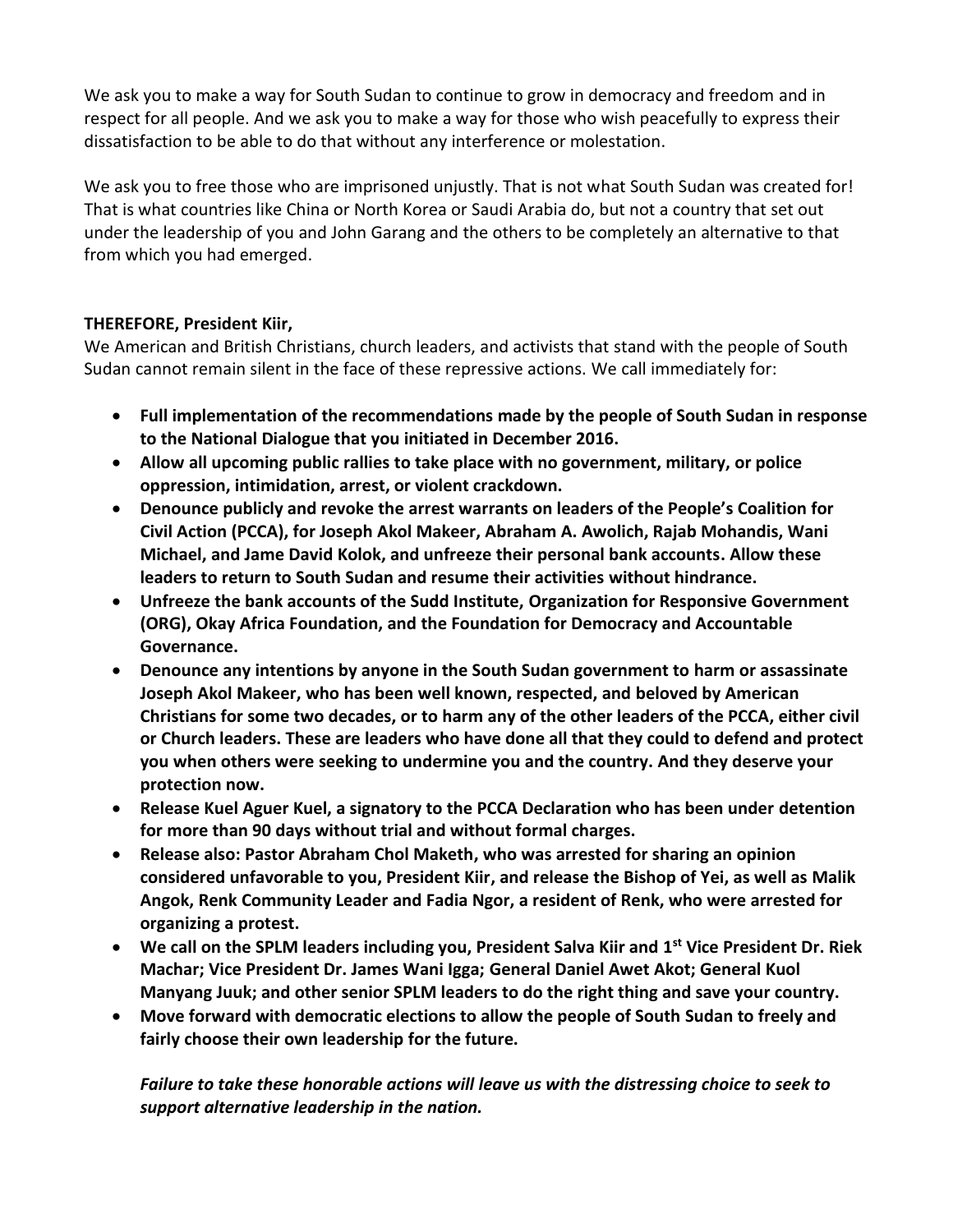**Please know that you are in our prayers, and that we understand that the road to freedom and democracy is a long and hard road.** Dr. John talked about the CPA, the means of achieving independence, *being given on a golden plate*. But independence is only the first step. **The rest of the fight to become a free nation, a strong flourishing nation for all the people and for the coming generations in South Sudan, is not on a golden plate. It is through humility, dependence on God, and longsuffering**.

We are with you in this struggle to do the right thing. And even more, we are with all the people of South Sudan.

May God bless South Sudan,

## **Individuals (***In alphabetical order. Organizations listed for identification purposes only.***)**

David, Lord Alton of Liverpool Independent Crossbench Life Peer UK Parliament

Brigadier (Retired) Val Batchelor CBE

Matthew Behum Ministry Lead, Trinitarian International Solidarity (S.I.T.) St. Lawrence Martyr Catholic Church, Hanover, MD

The Reverend Nick Braunschneider Rector Church of the Apostles, Anglican

William Brown Founder Christian Activist Network of New England.

Ann Buwalda, Esq. Executive Director [Jubilee Campaign USA](https://jubileecampaign.org/)

Patrick Carberry Founder[, www.joshuacord.org](http://www.joshuacord.org/) Executive Producer, [www.christiansinthemirror.com](http://www.christiansinthemirror.com/)

The Baroness Cox Independent member of the House of Lords UK Parliament

George C. Cross Former Vermont Legislator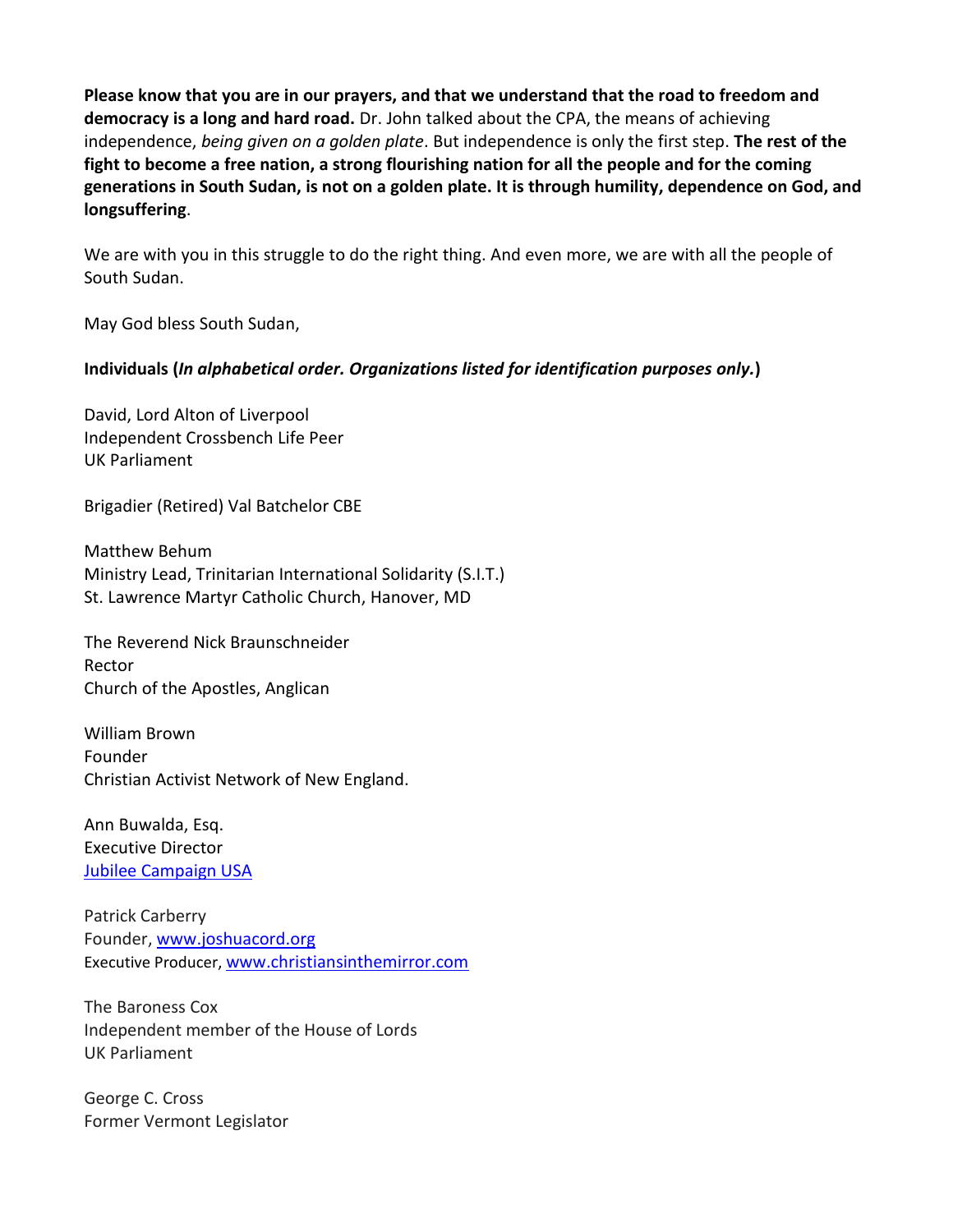Rich and Julie Elmore South Sudan Refugee Advocates

Dr. S. Bryan Hickox Board Chair [The Jesus Alliance](https://thejesusalliance.org/)

Jennifer Huntington President and Chair Samuel Huntington Public Service Award

Lois Kanalos Founder Voice of the Persecuted

Dede Laugesen Executive Director [Save the Persecuted Christians](https://savethepersecutedchristians.org/)

Colonel Robert L. Maness U.S. Air Force, Retired

Gerald McDermott Retired Chair of Anglican Divinity Beeson Divinity School

Faith J. H. McDonnell Director of Advocacy [Katartismos Global](https://kgiglobal.org/)

The Rev. Canon Justin Murff Canon for International Affairs – Jurisdiction for the Armed Forces and Chaplaincy Anglicans in Action

George Parker Founder and Director [Revealing Light Ministries](http://reveallight.org/)

Reverend John Pofi CEO, [John Pofi Foundation](http://www.johnpofifoundation.org/) Jos Nigeria.